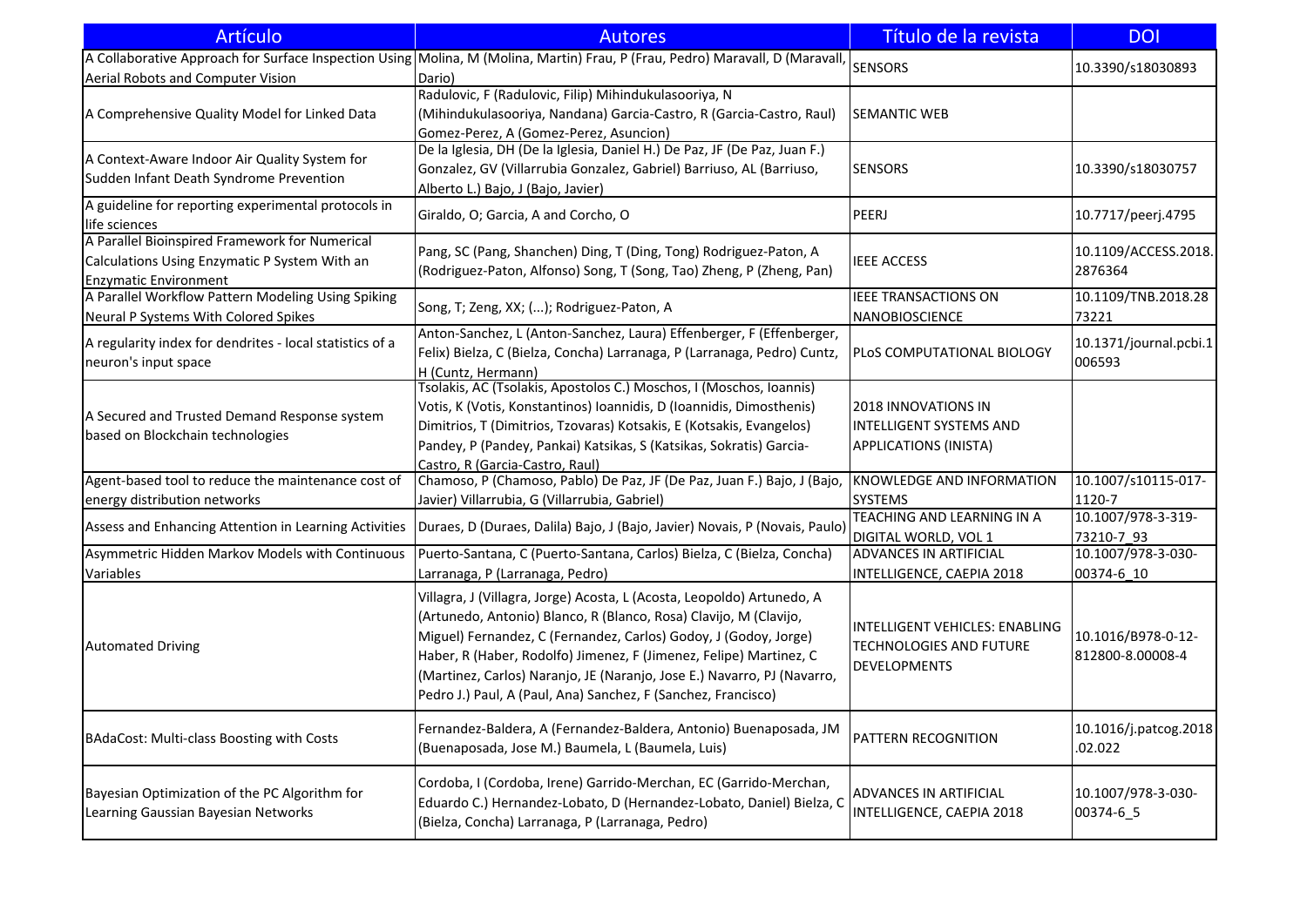| Biotea: semantics for Pubmed Central                                                                                                | Garcia, A (Garcia, Alexander) Lopez, F (Lopez, Federico) Garcia, L<br>(Garcia, Leyla) Giraldo, O (Giraldo, Olga) Bucheli, V (Bucheli, Victor)<br>Dumontier, M (Dumontier, Michel)                                                                                                                          | PEERJ                                                                                                                          | 10.7717/peerj.4201                 |
|-------------------------------------------------------------------------------------------------------------------------------------|------------------------------------------------------------------------------------------------------------------------------------------------------------------------------------------------------------------------------------------------------------------------------------------------------------|--------------------------------------------------------------------------------------------------------------------------------|------------------------------------|
| bnclassify: Learning Bayesian Network Classifiers                                                                                   | Mihaljevic, B (Mihaljevic, Bojan) Bielza, C (Bielza, Concha) Larranaga, P<br>(Larranaga, Pedro)                                                                                                                                                                                                            | R JOURNAL                                                                                                                      |                                    |
| Classification of retinal vessels using a collaborative<br>agent-based architecture                                                 | Chamoso, P (Chamoso, Pablo) Rodriguez, S (Rodriguez, Sara) de la<br>Prieta, F (de la Prieta, Fernando) Bajo, J (Bajo, Javier)                                                                                                                                                                              | AI COMMUNICATIONS                                                                                                              | 10.3233/AIC-180772                 |
| Clustering of Data Streams With Dynamic Gaussian<br>Mixture Models: An IoT Application in Industrial<br>Processes                   | Diaz-Rozo, J (Diaz-Rozo, Javier) Bielza, C (Bielza, Concha) Larranaga, P<br>(Larranaga, Pedro)                                                                                                                                                                                                             | <b>IEEE INTERNET OF THINGS</b><br><b>JOURNAL</b>                                                                               | 10.1109/JIOT.2018.28<br>40129      |
| Combination of Multi-Agent Systems and Wireless<br>Sensor Networks for the Monitoring of Cattle                                     | Barriuso, AL (Barriuso, Alberto L.) Gonzalez, GV (Villarrubia Gonzalez,<br>Gabriel) De Paz, JF (De Paz, Juan F.) Lozano, A (Lozano, Alvaro) Bajo, J<br>(Bajo, Javier)                                                                                                                                      | <b>SENSORS</b>                                                                                                                 | 10.3390/s18010108                  |
| Communications and Driver Monitoring Aids for<br>Fostering SAE Level-4 Road Vehicles Automation                                     | Jimenez, F (Jimenez, Felipe) Naranjo, JE (Eugenio Naranjo, Jose)<br>Sanchez, S (Sanchez, Sofia) Serradilla, F (Serradilla, Francisco) Perez, E<br>(Perez, Elisa) Hernandez, MJ (Jose Hernandez, Maria) Ruiz, T (Ruiz,<br>Trinidad)                                                                         | <b>ELECTRONICS</b>                                                                                                             | 10.3390/electronics71<br>00228     |
| Connection of the SUMO Microscopic Traffic<br>Simulator and the Unity 3D Game Engine to Evaluate<br>V2X Communication-Based Systems | Olaverri-Monreal, C (Olaverri-Monreal, Cristina) Errea-Moreno, J<br>(Errea-Moreno, Javier) Diaz-Alvarez, A (Diaz-Alvarez, Alberto) Biurrun-<br>Quel, C (Biurrun-Quel, Carlos) Serrano-Arriezu, L (Serrano-Arriezu,<br>Luis) Kuba, M (Kuba, Markus                                                          | <b>SENSORS</b>                                                                                                                 | 10.3390/s18124399                  |
| by Measuring Terminological Saturation                                                                                              | Kosa, V (Kosa, Victoria) Chaves-Fraga, D (Chaves-Fraga, David)<br>Cross-Evaluation of Automated Term Extraction Tools   Naumenko, D (Naumenko, Dmitriy) Yuschenko, E (Yuschenko, Eugene)<br>Badenes-Olmedo, C (Badenes-Olmedo, Carlos) Ermolayev, V<br>(Ermolayev, Vadim) Birukou, A (Birukou, Aliaksandr) | <b>INFORMATION AND</b><br>COMMUNICATION TECHNOLOGIES<br>IN EDUCATION, RESEARCH, AND<br>INDUSTRIAL APPLICATIONS, ICTERI<br>2017 | 10.1007/978-3-319-<br>76168-8_7    |
| Dealing with Demand in Electric Grids with an<br>Adaptive Consumption Management Platform                                           | Jimenez-Bravo, DM (Jimenez-Bravo, Diego M.) De Paz, JF (De Paz, Juan<br>F.) Villarrubia, G (Villarrubia, Gabriel) Bajo, J (Bajo, Javier)                                                                                                                                                                   | <b>COMPLEXITY</b>                                                                                                              | 10.1155/2018/401274<br>10          |
| Design And Implementation Of A Low-Cost Universal<br>Control For Intelligent Electric Wheelchairs                                   | De La Iglesia, DH (De La Iglesia, D. H.) Villarrubia, G (Villarrubia, G.) De<br>Paz, JF (De Paz, J. F.) Bajo, J (Bajo, J.)                                                                                                                                                                                 | <b>IEEE LATIN AMERICA</b><br><b>TRANSACTIONS</b>                                                                               | 10.1109/TLA.2018.840<br>8424       |
| Field-sensitive sharing                                                                                                             | Zanardini, D (Zanardini, Damiano)                                                                                                                                                                                                                                                                          | JOURNAL OF LOGICAL AND<br><b>ALGEBRAIC METHODS IN</b><br>PROGRAMMING                                                           | 10.1016/j.jlamp.2017.<br>10.005    |
| FSG: A statistical approach to line detection via fast<br>segments grouping                                                         | Suarez, IMunoz, EBaumela, L                                                                                                                                                                                                                                                                                | 2018 IEEE/RSJ INTERNATIONAL<br>CONFERENCE ON INTELLIGENT<br>ROBOTS AND SYSTEMS (IROS)                                          |                                    |
| Functional ASP with Intensional Sets: Application to<br>Gelfond-Zhang Aggregates                                                    | Cabalar, P (Cabalar, Pedro) Fadinno, J (Fadinno, Jorge) Del Cerro, LF<br>(Del Cerro, Luis Farinas) Pearce, D (Pearce, David)                                                                                                                                                                               | THEORY AND PRACTICE OF LOGIC<br>PROGRAMMING                                                                                    | 10.1017/S1471068418<br>000169      |
| How to Create Shared Symbols                                                                                                        | Fay, N (Fay, Nicolas) Walker, B (Walker, Bradley) Swoboda, N<br>(Swoboda, Nik) Garrod, S (Garrod, Simon)                                                                                                                                                                                                   | <b>COGNITIVE SCIENCE</b>                                                                                                       | 10.1111/cogs.12600                 |
| ICD-10-PCS extension with ICD-9 procedure codes to<br>support integrated access to clinical legacy data                             | Hernandez-Ibarburu, G (Hernandez-Ibarburu, G.) Perez-Rey, D (Perez-<br>Rey, D.) Alonso-Oset, E (Alonso-Oset, E.) Alonso-Calvo, R (Alonso-<br>Calvo, R.) Voets, D (Voets, D.) Mueller, C (Mueller, C.) Claerhout, B<br>(Claerhout, B.) Custodix, NV (Custodix, N. V.)                                       | International Journal of Medical<br><b>Informatics</b>                                                                         | 10.1016/j.ijmedinf.201<br>8.11.002 |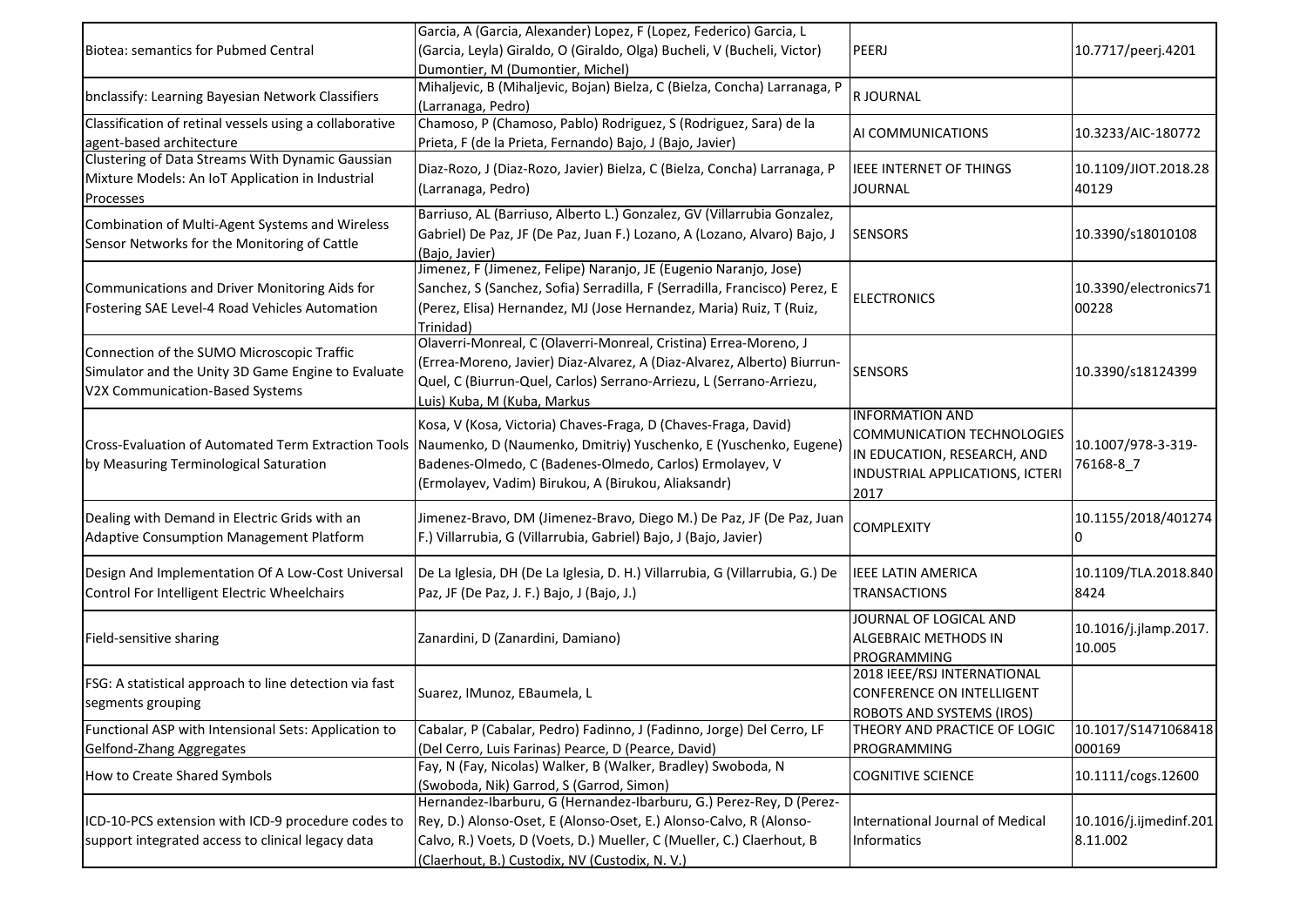| Impact on Congestion and Fuel Consumption of a<br>Cooperative Adaptive Cruise Control System with<br>Lane-Level Position Estimation  | Talavera, E (Talavera, Edgar) Diaz-Alvarez, A (Diaz-Alvarez, Alberto)<br>Jimenez, F (Jimenez, Felipe) Naranjo, JE (Naranjo, Jose E.)                                                                                                                                                                                                   | <b>ENERGIES</b>                                                                                                | 10.3390/en11010194                |
|--------------------------------------------------------------------------------------------------------------------------------------|----------------------------------------------------------------------------------------------------------------------------------------------------------------------------------------------------------------------------------------------------------------------------------------------------------------------------------------|----------------------------------------------------------------------------------------------------------------|-----------------------------------|
| Implementation and Evaluation of a Traffic Light<br>Assistance System Based on V2I Communication in a<br><b>Simulation Framework</b> | Olaverri-Monreal, C (Olaverri-Monreal, Cristina) Errea-Moreno, J<br>(Errea-Moreno, Javier) Diaz-Alvarez, A (Diaz-Alvarez, Alberto)                                                                                                                                                                                                     | JOURNAL OF ADVANCED<br>TRANSPORTATION                                                                          | 10.1155/2018/378595               |
| the Gym                                                                                                                              | Increasing the Intensity over Time of an Electric-Assist De La Iglesia, DH (De La Iglesia, Daniel H.) De Paz, JF (De Paz, Juan F.)<br>Bike Based on the User and Route: The Bike Becomes   Gonzalez, GV (Villarrubia Gonzalez, Gabriel) Barriuso, AL (Barriuso,<br>Alberto L.) Bajo, J (Bajo, Javier) Corchado, JM (Corchado, Juan M.) | <b>SENSORS</b>                                                                                                 | 10.3390/s18010220                 |
| Interval-based resource usage verification by<br>translation into Horn clauses and an application to<br>energy consumption           | Lopez-Garcia, P (Lopez-Garcia, P.) Darmawan, L (Darmawan, L.)<br>Klemen, M (Klemen, M.) Liqat, U (Liqat, U.) Bueno, F (Bueno, F.)<br>Hermenegildo, MV (Hermenegildo, M., V)                                                                                                                                                            | THEORY AND PRACTICE OF LOGIC<br>PROGRAMMING                                                                    | 10.1017/S1471068418<br>000042     |
| IoT Approaches for Distributed Computing                                                                                             | Prieto, J (Prieto, Javier) Amira, A (Amira, Abbes) Bajo, J (Bajo, Javier)<br>Mazuelas, S (Mazuelas, Santiago) De la Prieta, F (De la Prieta,<br>Fernando)                                                                                                                                                                              | <b>WIRELESS COMMUNICATIONS &amp;</b><br>MOBILE COMPUTING                                                       | 10.1155/2018/974105<br>3          |
| LEAN DENDROCHRONOLOGY: COMPLEXITY<br>REDUCTION BY REPRESENTATION OF KPI DYNAMICS<br>LOOKING AT STRATEGIC ORGANIZATIONAL DESIGN       | Villalba-Diez, J (Villalba-Diez, Javier) Ordieres-Mere, J (Ordieres-Mere,<br>Joaquin) Molina, M (Molina, Martin) Rossner, M (Rossner, Marisa) Lay,<br>M (Lay, Maren)                                                                                                                                                                   | MANAGEMENT AND PRODUCTION<br><b>ENGINEERING REVIEW</b>                                                         | 10.24425/119541                   |
| LncRNA-disease association prediction based on<br>neighborhood information aggregation in neural<br>network                          | Chen, HJ (Chen, Hongjie) Zhang, X (Zhang, Xuan) Song, T (Song, Tao)<br>Wang, X (Wang, Xun) Zeng, X (Zeng, Xiangxiang) Rodriguez-Paton, A<br>(Rodriguez-Paton, Alfonso                                                                                                                                                                  | PROCEEDINGS 2018 IEEE<br>INTERNATIONAL CONFERENCE ON<br><b>BIOINFORMATICS AND</b><br><b>BIOMEDICINE (BIBM)</b> |                                   |
| MAS: A Corpus of Tweets for Marketing in Spanish                                                                                     | Navas-Loro, M (Navas-Loro, Maria) Rodriguez-Doncel, V (Rodriguez-<br>Doncel, Victor) Santana-Perez, I (Santana-Perez, Idafen) Fernandez-<br>Izquierdo, A (Fernandez-Izquierdo, Alba) Sanchez, A (Sanchez, Alberto)                                                                                                                     | SEMANTIC WEB: ESWC 2018<br>SATELLITE EVENTS                                                                    | 10.1007/978-3-319-<br>98192-5_53  |
| Measuring the sustainability of a natural system by<br>using multi-criteria distance function methods: Some<br>critical issues       | Diaz-Balteiro, L (Diaz-Balteiro, L.) Belavenutti, P (Belavenutti, P.)<br>Ezquerro, M (Ezquerro, M.) Gonzalez-Pachon, J (Gonzalez-Pachon, J.)<br>Nobre, SR (Ribeiro Nobre, S.) Romero, C (Romero, C.)                                                                                                                                   | JOURNAL OF ENVIRONMENTAL<br>MANAGEMENT                                                                         | 10.1016/j.jenvman.20<br>18.03.005 |
| Modelling a smart environment for nonintrusive<br>analysis of attention in the workplace                                             | Duraes, D (Duraes, Dalila) Carneiro, D (Carneiro, Davide) Bajo, J (Bajo,<br>Javier) Novais, P (Novais, Paulo)                                                                                                                                                                                                                          | <b>EXPERT SYSTEMS</b>                                                                                          | 10.1111/exsy.12275                |
| Modelling the human lane-change execution<br>behaviour through Multilayer Perceptrons and<br><b>Convolutional Neural Networks</b>    | Diaz-Alvarez, A (Diaz-Alvarez, Alberto) Clavijo, M (Clavijo, Miguel)<br>Jimenez, F (Jimenez, Felipe) Talavera, E (Talavera, Edgar) Serradilla, F<br>(Serradilla, Francisco)                                                                                                                                                            | TRANSPORTATION RESEARCH PART<br>F-TRAFFIC PSYCHOLOGY AND<br><b>BEHAVIOUR</b>                                   | 10.1016/j.trf.2018.04.<br>004     |
| Models to Represent Linguistic Linked Data                                                                                           | Bosque-Gil, J (Bosque-Gil, J.) Gracia, J (Gracia, J.) Montiel-Ponsoda, E<br>(Montiel-Ponsoda, E.) Gomez-Perez, A (Gomez-Perez, A.)                                                                                                                                                                                                     | Natural Language Engineering                                                                                   | 10.1017/S1351324918<br>000347     |
| Multi-Agent System for Demand Prediction and Trip<br>Visualization in Bike Sharing Systems                                           | Lozano, A (Lozano, Alvaro) De Paz, JF (De Paz, Juan F.) Gonzalez, GV<br>(Villarrubia Gonzalez, Gabriel) De la Iglesia, DH (De la Iglesia, Daniel H.)  APPLIED SCIENCES-BASEL<br>Bajo, J (Bajo, Javier)                                                                                                                                 |                                                                                                                | 10.3390/app8010067                |
| Multi-class segmentation of neuronal structures in<br>electron microscopy images                                                     | Cetina, K (Cetina, Kendrick) Buenaposada, JM (Buenaposada, Jose M.)<br>Baumela, L (Baumela, Luis)                                                                                                                                                                                                                                      | <b>Bmc Bioinformatics</b>                                                                                      | 10.1186/s12859-018-<br>2305-0     |
| Multilayered neural architectures evolution for<br>computing sequences of orthogonal polynomials                                     | Rolania, DB (Barrios Rolania, Dolores) Martinez, GD (Delgado Martinez, ANNALS OF MATHEMATICS AND<br>Guillermo) Manrique, D (Manrique, Daniel)                                                                                                                                                                                          | ARTIFICIAL INTELLIGENCE                                                                                        | 10.1007/s10472-018-<br>9601-2     |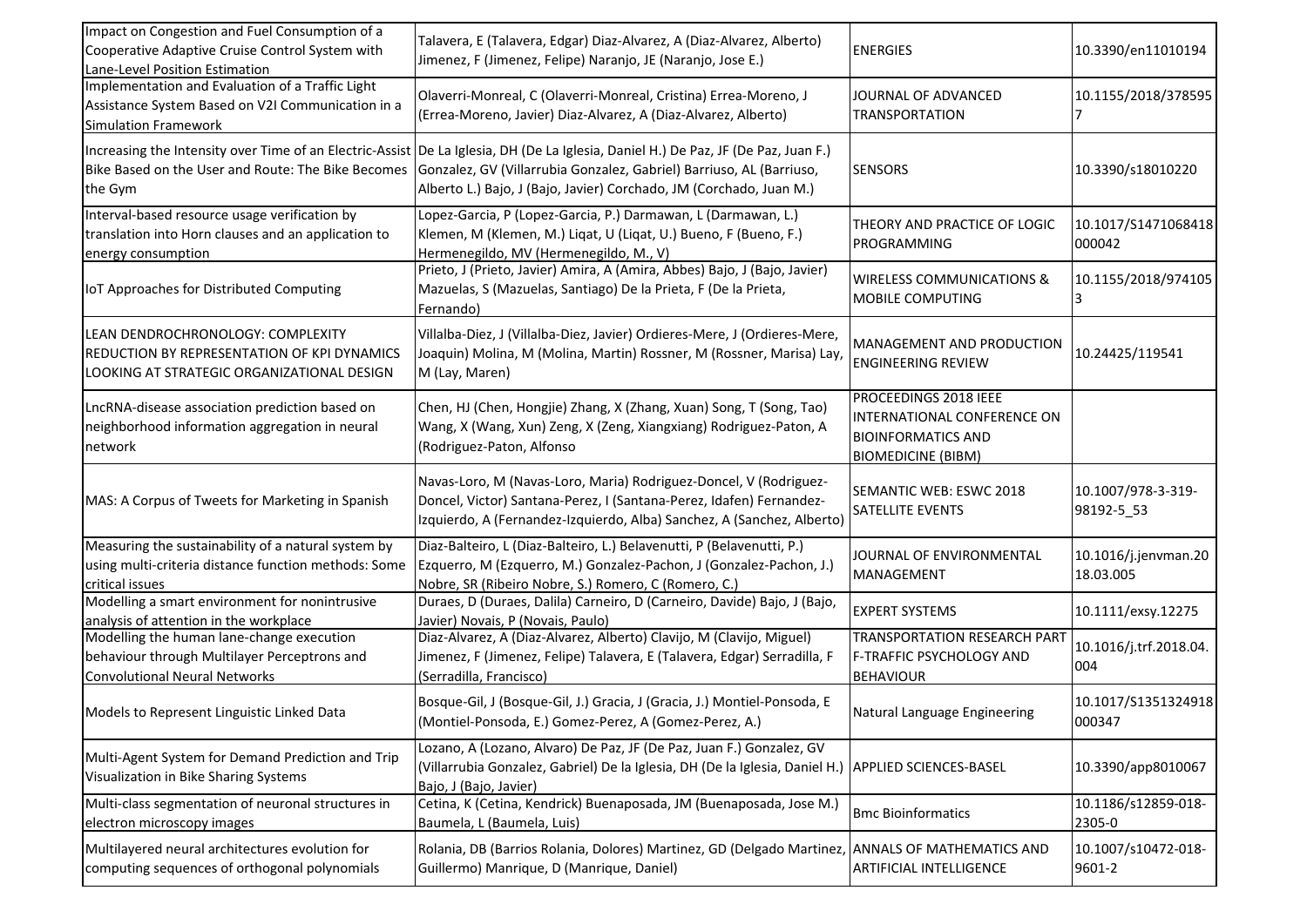| MultiMap: A Tool to Automatically Extract and<br>Analyse Spatial Microscopic Data From Large Stacks of<br><b>Confocal Microscopy Images</b> | Varando, G (Varando, Gherardo) Benavides-Piccione, R (Benavides-<br>Piccione, Ruth) Munoz, A (Munoz, Alberto) Kastanauskaite, A<br>(Kastanauskaite, Asta) Bielza, C (Bielza, Concha) Larranaga, P<br>(Larranaga, Pedro) DeFelipe, J (DeFelipe, Javier)                                                                                                                    | FRONTIERS IN NEUROANATOMY                                                               | 10.3389/fnana.2018.0<br>0037           |
|---------------------------------------------------------------------------------------------------------------------------------------------|---------------------------------------------------------------------------------------------------------------------------------------------------------------------------------------------------------------------------------------------------------------------------------------------------------------------------------------------------------------------------|-----------------------------------------------------------------------------------------|----------------------------------------|
| Neural networks in distributed computing and<br>artificial intelligence                                                                     | Bajo, J (Bajo, Javier) Corchado, JM (Corchado, Juan M.)                                                                                                                                                                                                                                                                                                                   | NEUROCOMPUTING                                                                          | 10.1016/j.neucom.201<br>7.06.022       |
| Ontological Representation of Smart City Data: From<br>Devices to Cities                                                                    | Espinoza-Arias, P (Espinoza-Arias, Paola) Poveda-Villalon, M (Poveda-<br>Villalon, Maria) Garcia-Castro, R (Garcia-Castro, Raul) Corcho, O<br>(Corcho, Oscar)                                                                                                                                                                                                             | <b>Applied Sciences-Basel</b>                                                           | 10.3390/app9010032                     |
| Ontology-driven semantic unified modelling for<br>concurrent activity recognition (OSCAR)                                                   | Safyan, M (Safyan, Muhammad) Ul Qayyum, Z (Ul Qayyum, Zia) Sarwar,<br>S (Sarwar, Sohail) Garcia-Castro, R (Garcia-Castro, Raul) Ahmed, M<br>(Ahmed, Mehtab)                                                                                                                                                                                                               | Multimedia Tools and Applications                                                       | 10.1007/s11042-018-<br>6318-5          |
| Performance Comparison of Geobroadcast Strategies<br>for Winding Roads                                                                      | Talavera, E (Talavera, Edgar) Anaya, JJ (Anaya, Jose J.) Gomez, O<br>(Gomez, Oscar) Jimenez, F (Jimenez, Felipe) Naranjo, JE (Naranjo, Jose  ELECTRONICS                                                                                                                                                                                                                  |                                                                                         | 10.3390/electronics70<br>30032         |
| Polypharmacy and drug-drug interactions in HIV-<br>infected subjects in the region of Madrid (Spain): a<br>population-based study           | Lopez-Centeno, B (Lopez-Centeno, B.) Badenes-Olmedo, C (Badenes-<br>Olmedo, C.) Mataix-Sanjuan, A (Mataix-Sanjuan, A.) McAllister, K<br>(McAllister, K.) Bellon-Cano, J (Bellon-Cano, J.) Balsalobre, P<br>(Balsalobre, P.) Benedi, J (Benedi, J.) Khoo, S (Khoo, S.) Calvo-<br>Alcantara, M (Calvo-Alcantara, M.) Berenguer, J (Berenguer, J.)                           | JOURNAL OF THE INTERNATIONAL<br><b>AIDS SOCIETY</b>                                     |                                        |
| Positioning and Digital Maps                                                                                                                | Toledo-Moreo, R (Toledo-Moreo, Rafael) Armingol, JM (Armingol, Jose<br>M.) Clavijo, M (Clavijo, Miguel) de la Escalera, A (de la Escalera, Arturo)<br>del Ser, J (del Ser, Javier) Jimenez, F (Jimenez, Felipe) Musleh, B<br>(Musleh, Basam) Naranjo, JE (Naranjo, Jose E.) Olabarrieta, I<br>(Olabarrieta, Ignacio (Inaki)) Sanchez-Cubillo, J (Sanchez-Cubillo, Javier) | <b>INTELLIGENT VEHICLES: ENABLING</b><br>TECHNOLOGIES AND FUTURE<br><b>DEVELOPMENTS</b> | 10.1016/B978-0-12-<br>812800-8.00004-7 |
| Possibilistic reward methods for the multi-armed<br>bandit problem                                                                          | Martin, M (Martin, Miguel) Jimenez-Martin, A (Jimenez-Martin,<br>Antonio) Mateos, A (Mateos, Alfonso)                                                                                                                                                                                                                                                                     | NEUROCOMPUTING                                                                          | 10.1016/j.neucom.201<br>8.04.078       |
| Predicting Incorrect Mappings: A Data-Driven<br>Approach Applied to DBpedia                                                                 | Rico, M (Rico, Mariano) Mihindukulasooriya, N (Mihindukulasooriya,<br>Nandana) Kontokostas, D (Kontokostas, Dimitris) Paulheim, H<br>(Paulheim, Heiko) Hellmann, S (Hellmann, Sebastian) Gomez-Perez, A<br>(Gomez-Perez, Asuncion)                                                                                                                                        | 33RD ANNUAL ACM SYMPOSIUM<br>ON APPLIED COMPUTING                                       | 10.1145/3167132.316<br>7164            |
| with machine learning                                                                                                                       | Serrano, E (Serrano, Emilio) del Pozo-Jimenez, P (del Pozo-Jimenez,<br>Predicting the risk of suffering chronic social exclusion   Pedro) Suarez-Figueroa, MC (Carmen Suarez-Figueroa, Mari) Gonzalez-   DISTRIBUTED COMPUTING AND<br>Pachon, J (Gonzalez-Pachon, Jacinto) Bajo, J (Bajo, Javier) Gomez-<br>Perez, A (Gomez-Perez, Asuncion)                              | <b>ARTIFICIAL INTELLIGENCE</b>                                                          | 10.1007/978-3-319-<br>62410-5_16       |
| Prediction of Drug-Gene Interaction by Using<br>Metapath2vec                                                                                | Zhu, SY (Zhu, Siyi) Bing, JX (Bing, Jiaxin) Min, XP (Min, Xiaoping) Lin, C<br>(Lin, Chen) Zeng, XX (Zeng, Xiangxiang)                                                                                                                                                                                                                                                     | FRONTIERS IN GENETICS                                                                   | 10.3389/fgene.2018.0<br>0248           |
| Prediction of potential disease-associated microRNAs<br>using structural perturbation method                                                | Zeng, XX (Zeng, Xiangxiang) Liu, L (Liu, Li) Lu, LY (Lu, Linyuan) Zou, Q<br>(Zou, Quan)                                                                                                                                                                                                                                                                                   | <b>BIOINFORMATICS</b>                                                                   | 10.1093/bioinformatic<br>s/bty112      |
| RDF Shape Induction using Knowledge Base Profiling                                                                                          | Mihindukulasooriya, N (Mihindukulasooriya, Nandana) Rashid, MRA<br>(Rashid, Mohammad Rifat Ahmmad) Rizzo, G (Rizzo, Giuseppe) Garcia- 33RD ANNUAL ACM SYMPOSIUM<br>Castro, R (Garcia-Castro, Raul) Corcho, O (Corcho, Oscar) Torchiano, M  ON APPLIED COMPUTING<br>(Torchiano, Marco)                                                                                     |                                                                                         | 10.1145/3167132.316<br>7341            |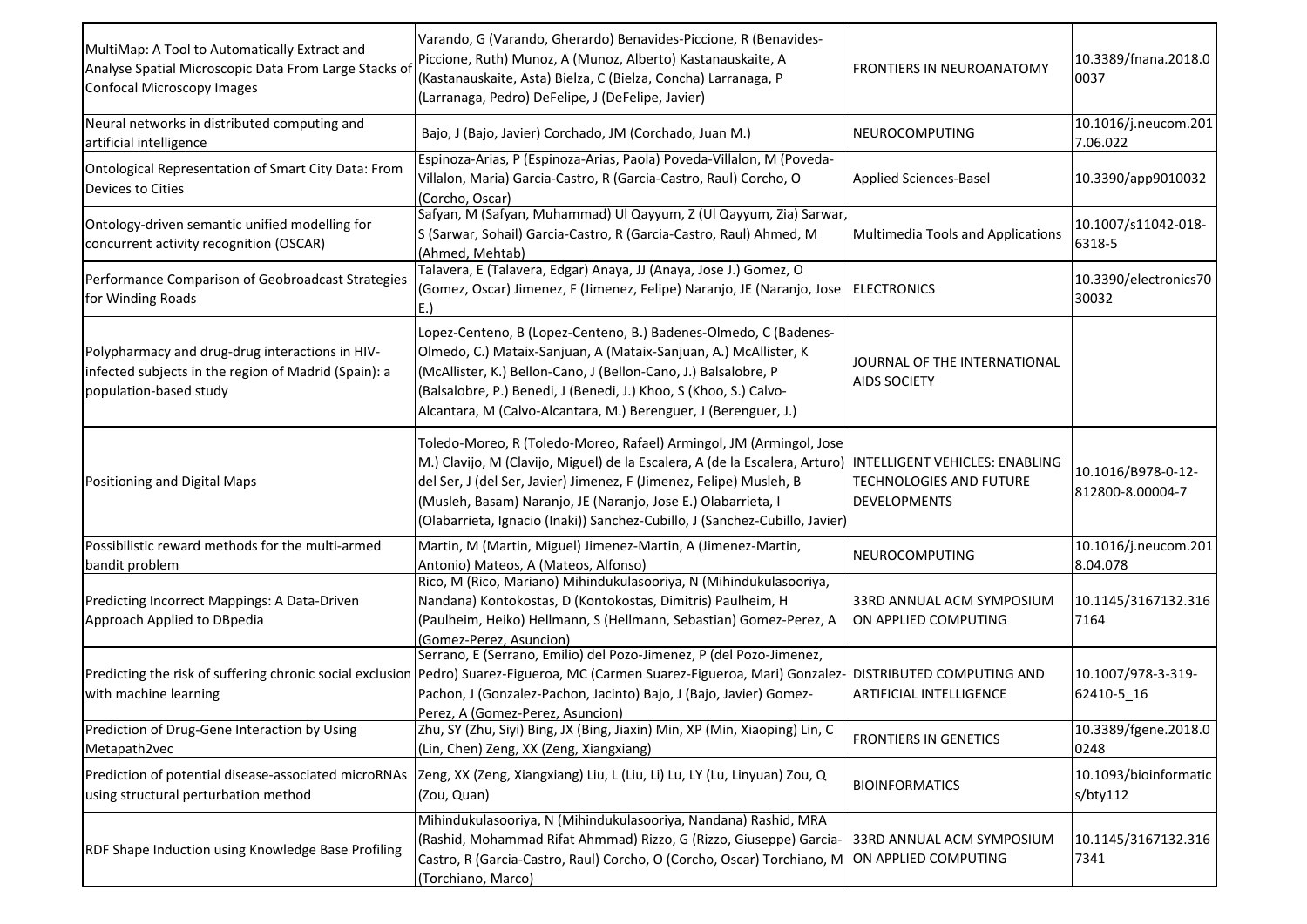| Relationship recommender system in a business and<br>employment-oriented social network                                                                                                        | Chamoso, P (Chamoso, Pablo) Rivas, A (Rivas, Alberto) Rodriguez, S<br>(Rodriguez, Sara) Bajo, J (Bajo, Javier)                                                                                          | <b>INFORMATION SCIENCES</b>                                                                                 | 10.1016/j.ins.2017.12.<br>050   |
|------------------------------------------------------------------------------------------------------------------------------------------------------------------------------------------------|---------------------------------------------------------------------------------------------------------------------------------------------------------------------------------------------------------|-------------------------------------------------------------------------------------------------------------|---------------------------------|
| Semantic Discovery in the Web of Things                                                                                                                                                        | Serena, F (Serena, Fernando) Poveda-Villalon, M (Poveda-Villalon,<br>Maria) Garcia-Castro, R (Garcia-Castro, Raul)                                                                                      | <b>CURRENT TRENDS IN WEB</b><br>ENGINEERING, ICWE 2017                                                      | 10.1007/978-3-319-<br>74433-9_2 |
| Semantic technologies and interoperability in the<br>built environment                                                                                                                         | Pauwels, P (Pauwels, Pieter) Poveda-Villalon, M (Poveda-Villalon,<br>Maria) Sicilia, A (Sicilia, Alvaro) Euzenat, J (Euzenat, Jerome)                                                                   | SEMANTIC WEB                                                                                                | 10.3233/SW-180321               |
| Small Universal Bacteria and Plasmid Computing<br>Systems                                                                                                                                      | Wang, X (Wang, Xun) Zheng, P (Zheng, Pan) Ma, TM (Ma, Tongmao)<br>Song, T (Song, Tao)                                                                                                                   | <b>MOLECULES</b>                                                                                            | 10.3390/molecules23<br>061307   |
| Smart Waste Collection System with Low<br>Consumption LoRaWAN Nodes and Route<br>Optimization                                                                                                  | Lozano, A (Lozano, Alvaro) Caridad, J (Caridad, Javier) De Paz, JF<br>(Francisco De Paz, Juan) Gonzalez, GV (Villarrubia Gonzalez, Gabriel)<br>Bajo, J (Bajo, Javier)                                   | <b>SENSORS</b>                                                                                              | 10.3390/s18051465               |
| Some Trade-offs in Reducing the Overhead of<br>Assertion Run-time Checks via Static Analysis                                                                                                   | Stulova, N (Stulova, Nataliia) Morales, JF (Morales, Jose F.)<br>Hermenegildo, MV (Hermenegildo, Manuel V.)                                                                                             | <b>Science of Computer Programming</b>                                                                      | 10.1016/j.scico.2017.1<br>2.006 |
| Special Issue: DNA Computing and Molecular<br>Programming 2017-Selected papers from 2017<br>Conference/Special Issue: A Natural Computing<br>Approach to Synthetic and Systems Biology Preface | Cavaliere, M (Cavaliere, Matteo) Rodriguez-Paton, A (Rodriguez-Paton,<br>Alfonso)                                                                                                                       | NATURAL COMPUTING                                                                                           | 10.1007/s11047-018-<br>9719-5   |
| Spiking Neural P Systems With Colored Spikes                                                                                                                                                   | Song, T (Song, Tao) Rodriguez-Paion, A (Rodriguez-Paion, Alfonso)<br>Zheng, P (Zheng, Pan) Zeng, XX (Zeng, Xiangxiang)                                                                                  | IEEE TRANSACTIONS ON COGNITIVE 10.1109/TCDS.2017.2<br>AND DEVELOPMENTAL SYSTEMS                             | 785332                          |
| Structural Hole Spanner in HumanNet Identifies<br>Disease Gene and Drug targets                                                                                                                | Zeng, XX (Zeng, Xiangxiang) Lin, JW (Lin, Jiawei) Lin, C (Lin, Chen) Liu,<br>XR (Liu, Xiangrong) Rodriguez-Paton, A (Rodriguez-Paton, Alfonso)                                                          | <b>IEEE ACCESS</b>                                                                                          | 10.1109/ACCESS.2018.<br>2849216 |
| Students' Evaluation of a Virtual World for Procedural<br>Training in a Tertiary-Education Course                                                                                              | Ramirez, J (Ramirez, Jaime) Rico, M (Rico, Mariano) Riofrio-Luzcando,<br>D (Riofrio-Luzcando, Diego) Berrocal-Lobo, M (Berrocal-Lobo, Marta)<br>de Antonio, A (de Antonio, Angelica)                    | JOURNAL OF EDUCATIONAL<br><b>COMPUTING RESEARCH</b>                                                         | 10.1177/0735633117<br>706047    |
| The Air Traffic Controller Work-Shift Scheduling<br>Metaheuristic and Regular Expression-Based<br>Approach                                                                                     | Problem in Spain from a Multiobjective Perspective: A Tello, F (Tello, Faustino) Mateos, A (Mateos, Alfonso) Jimenez-Martin,<br>A (Jimenez-Martin, Antonio) Suarez, A (Suarez, Adan)                    | <b>MATHEMATICAL PROBLEMS IN</b><br><b>ENGINEERING</b>                                                       | 10.1155/2018/471917<br>8        |
| The apertium bilingual dictionaries on the web of<br>data                                                                                                                                      | Gracia, J (Gracia, Jorge) Villegas, M (Villegas, Marta) Gomez-Perez, A<br>(Gomez-Perez, Asuncion) Bel, N (Bel, Nuria)                                                                                   | SEMANTIC WEB                                                                                                | 10.3233/SW-170258               |
| The ATC Work Shift Scheduling Problem Based on<br>Multistart Simulated Annealing and Regular<br>Expressions                                                                                    | Mateos, A (Mateos, A.) Tello, F (Tello, F.) Jimenez-Martin, A (Jimenez-<br>Martin, A.) de Pozo, JAF (Fernandez de Pozo, J. A.)                                                                          | 2018 5TH INTERNATIONAL<br>CONFERENCE ON CONTROL,<br>DECISION AND INFORMATION<br><b>TECHNOLOGIES (CODIT)</b> |                                 |
| Toward proactive social inclusion powered by<br>machine learning                                                                                                                               | Serrano, E (Serrano, Emilio) Suarez-Figueroa, MC (Carmen Suarez-<br>Figueroa, Mari) Gonzalez-Pachon, J (Gonzalez-Pachon, Jacinto) Gomez- Knowledge And Information<br>Perez, A (Gomez-Perez, Asuncion)  | Systems                                                                                                     | 10.1007/s10115-018-<br>1230-x   |
| Towards a supervised classification of neocortical<br>interneuron morphologies                                                                                                                 | Mihaljevic, B (Mihaljevic, Bojan) Larranaga, P (Larranaga, Pedro)<br>Benavides-Piccione, R (Benavides-Piccione, Ruth) Hill, S (Hill, Sean)<br>DeFelipe, J (DeFelipe, Javier) Bielza, C (Bielza, Concha) | <b>BMC BIOINFORMATICS</b>                                                                                   | 10.1186/s12859-018-<br>2470-1   |